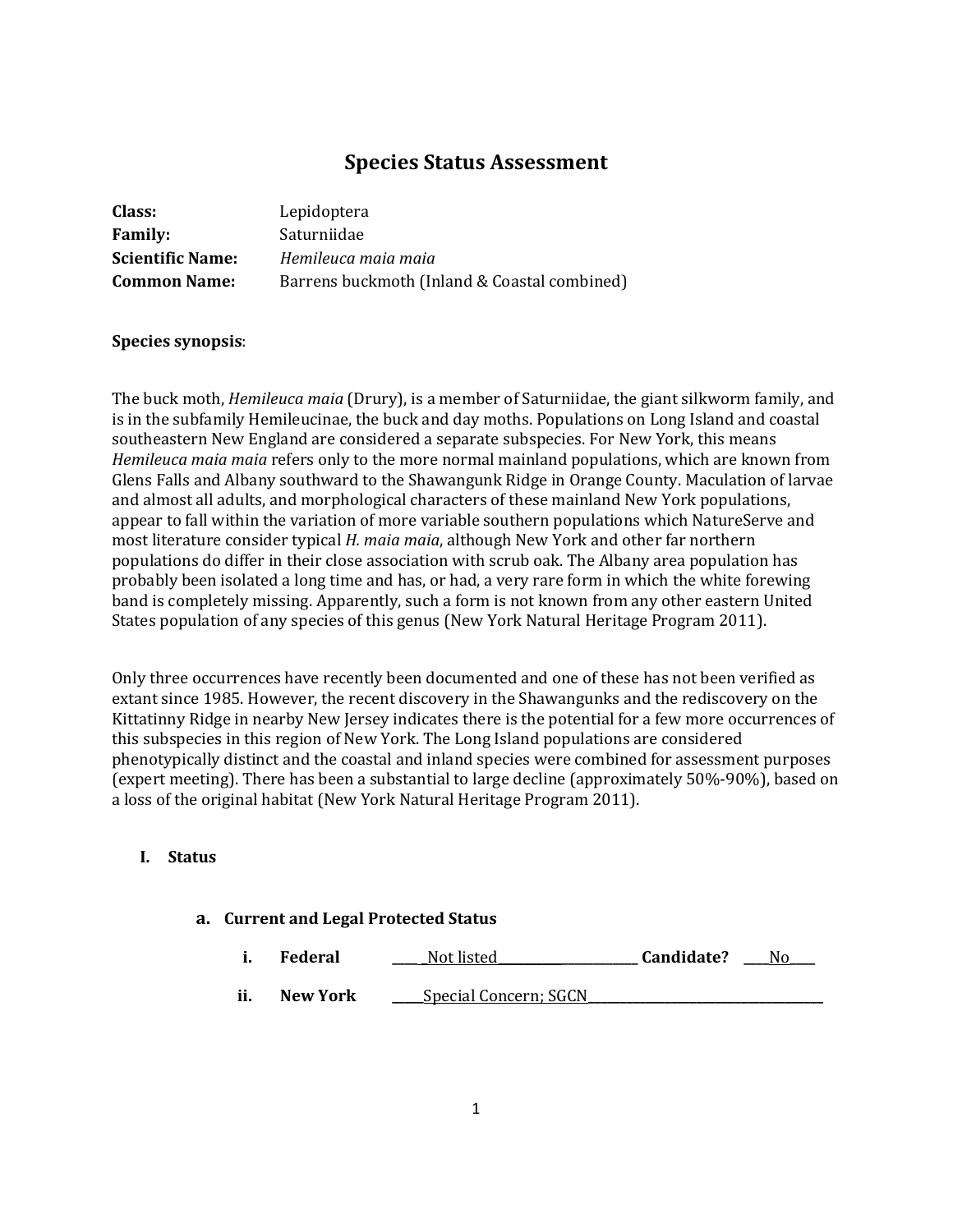### **b. Natural Heritage Program Rank**

- **i. Global \_\_\_\_\_\_**G5T5\_\_\_\_\_\_\_\_\_\_\_\_\_\_\_\_\_\_\_\_\_\_\_\_\_\_\_\_\_\_\_\_\_\_\_\_\_\_\_\_\_\_\_\_\_\_\_\_\_\_\_\_\_
- **ii. New York \_\_\_\_\_\_**S1S2\_\_\_\_\_\_\_\_\_\_\_\_\_\_\_ **Tracked by NYNHP? \_\_\_**Yes**\_\_\_\_**

## **Other Rank:**

None

## **Status Discussion:**

Both the species and the subspecies are widespread, though they may be rare in some parts of the range, including in New York. Abundance and density can vary greatly between populations, and annual fluctuations can be substantial (NatureServe 2012).

## **II. Abundance and Distribution Trends**

### **a. North America**

| i. Abundance                                  |  |
|-----------------------------------------------|--|
|                                               |  |
| ii. Distribution:                             |  |
|                                               |  |
|                                               |  |
| b. Regional                                   |  |
| i. Abundance                                  |  |
|                                               |  |
| ii. Distribution:                             |  |
|                                               |  |
| Regional Unit Considered: Northeast Northeast |  |

**Time Frame Considered: \_\_\_\_\_\_\_\_\_\_\_\_\_\_\_\_\_\_\_\_\_\_\_\_\_\_\_\_\_\_\_\_\_\_\_\_\_\_\_\_\_\_\_\_\_\_\_\_\_\_\_\_\_\_\_\_\_\_\_\_\_**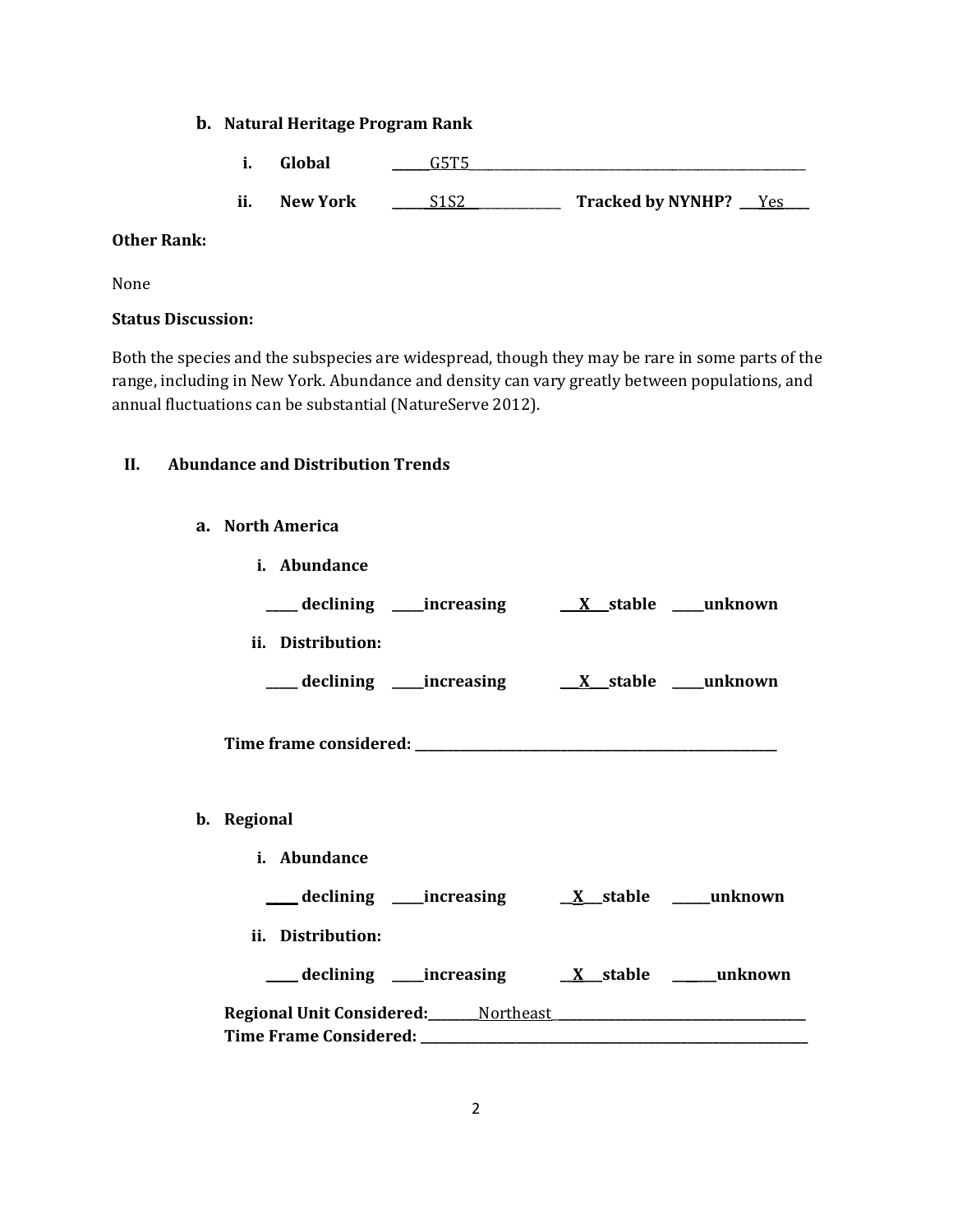**c. Adjacent States and Provinces**

| <b>CONNECTICUT</b>                              |                                                               |                      |                                       |
|-------------------------------------------------|---------------------------------------------------------------|----------------------|---------------------------------------|
| i. Abundance<br>ii. Distribution:               | ___declining ___increasing _____stable ___ <u>X</u> _unknown  |                      |                                       |
|                                                 | ___declining ___increasing ______stable __ <u>_X</u> _unknown |                      |                                       |
|                                                 |                                                               |                      |                                       |
| MASSACHUSETTS Not Present _______ No data _____ |                                                               |                      |                                       |
| i. Abundance<br>ii. Distribution:               |                                                               |                      |                                       |
|                                                 | ___ declining ____increasing ____ <u>X_stable __</u> _unknown |                      |                                       |
|                                                 |                                                               |                      |                                       |
| <b>NEW JERSEY</b><br>i. Abundance               |                                                               |                      | Not Present _________ No data _______ |
| ii. Distribution:                               | ___ declining <u>X</u> _increasing _____stable _____ unknown  |                      |                                       |
|                                                 |                                                               |                      |                                       |
|                                                 |                                                               |                      |                                       |
| <b>ONTARIO</b>                                  | Not Present $\mathbf{X}$                                      |                      | No data                               |
| PENNSYLVANIA                                    |                                                               | Not Present <u>X</u> | No data $\_\_$                        |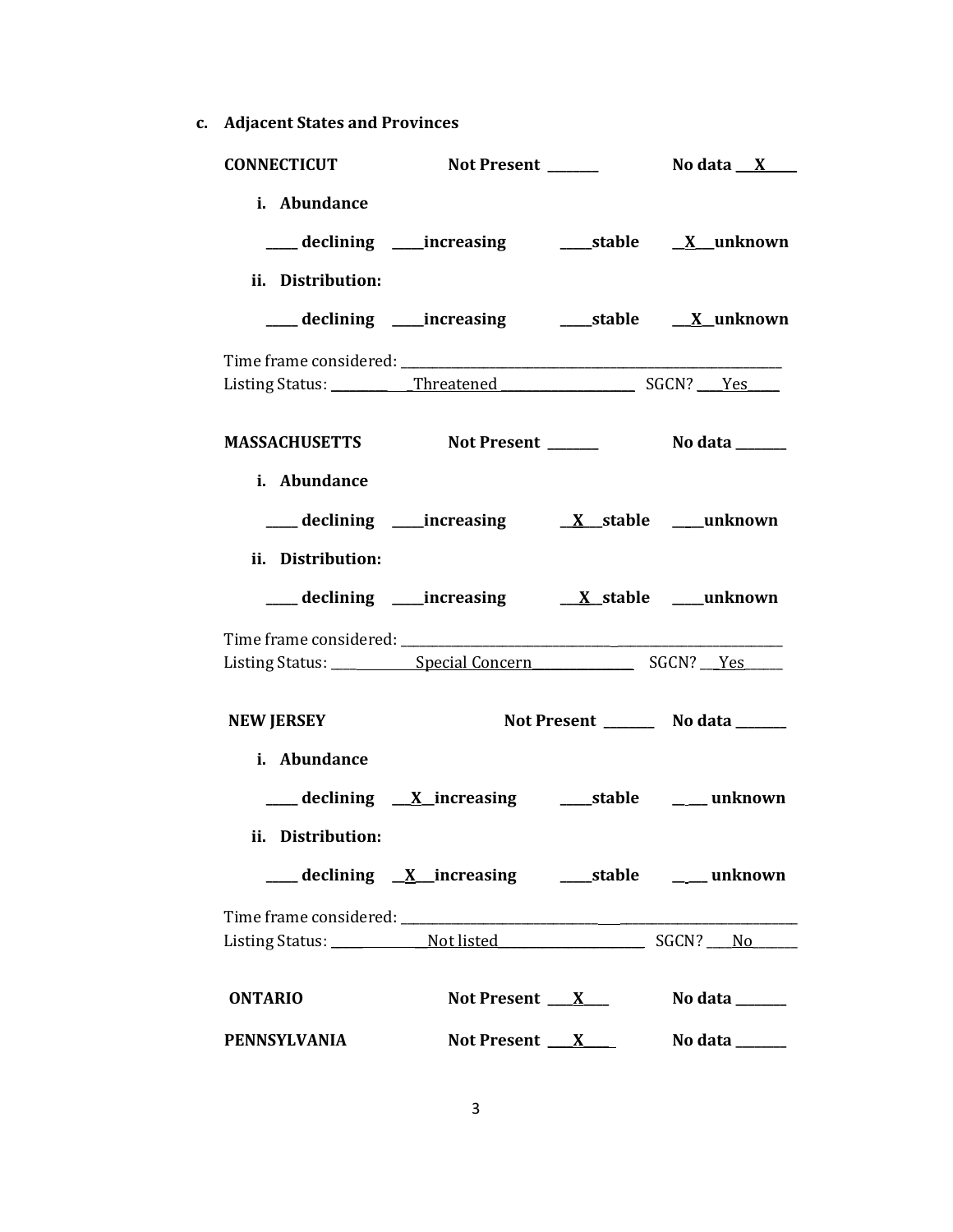| <b>QUEBEC</b>                                                                                                                                                                                                                  | Not Present $X_{-}$ | No data ______                                                              |
|--------------------------------------------------------------------------------------------------------------------------------------------------------------------------------------------------------------------------------|---------------------|-----------------------------------------------------------------------------|
| <b>VERMONT</b>                                                                                                                                                                                                                 | Not Present $X_{-}$ | No data $\_\_\_\_\_\_\_\_\_\_\_\$                                           |
| d. NEW YORK                                                                                                                                                                                                                    |                     | No data $\frac{1}{\sqrt{1-\frac{1}{2}}\cdot\frac{1}{\sqrt{1-\frac{1}{2}}}}$ |
| <i>i.</i> Abundance                                                                                                                                                                                                            |                     |                                                                             |
|                                                                                                                                                                                                                                |                     |                                                                             |
| ii. Distribution:                                                                                                                                                                                                              |                     |                                                                             |
|                                                                                                                                                                                                                                |                     |                                                                             |
| Time frame considered: Time and the constant of the contract of the contract of the contract of the contract of the contract of the contract of the contract of the contract of the contract of the contract of the contract o |                     |                                                                             |

# **Monitoring in New York.**

None

# **Trends Discussion:**



**Figure 1.** Distribution of *Hemileuca maia* (University of Florida IFAS Extension 2012).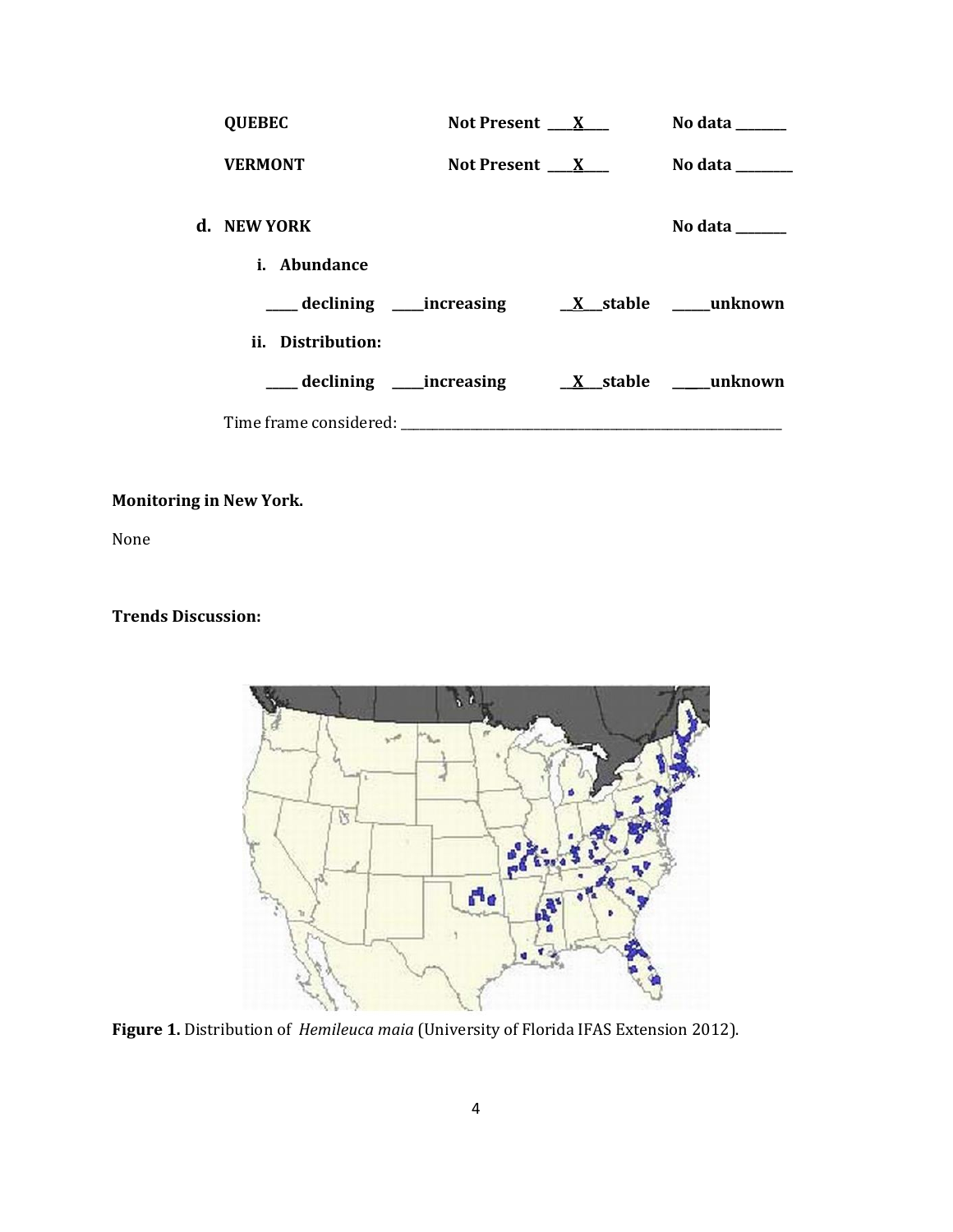

**Figure 2**. Distribution of the inland barrens buck moth in New York (New York Nature Explorer 2009).

# **III. New York Rarity, if known:**

| Historic      | # of Animals | # of Locations | % of State |
|---------------|--------------|----------------|------------|
| prior to 1970 |              |                |            |
| prior to 1980 |              |                |            |
| prior to 1990 |              |                |            |

## **Details of historic occurrence:**

An undated historical record was confirmed for Orange County.

| Current                               | # of Animals | # of Locations | % of State |
|---------------------------------------|--------------|----------------|------------|
|                                       |              | 3 counties     |            |
| <b>Details of current occurrence:</b> |              |                |            |

Albany County – 1985; Orange County – 2004; Sullivan County – 2007

# **New York's Contribution to Species North American Range:**

| <b>Distribution</b> (percent of NY where species occurs) | <b>Abundance</b> (within NY distribution) |
|----------------------------------------------------------|-------------------------------------------|
|----------------------------------------------------------|-------------------------------------------|

|         | $0 - 5%$  | $X_$ abundant |
|---------|-----------|---------------|
| $X_{-}$ | $6 - 10%$ | common        |
|         | 11-25%    | fairly common |
|         | 26-50%    | uncommon      |
|         | >50%      | rare          |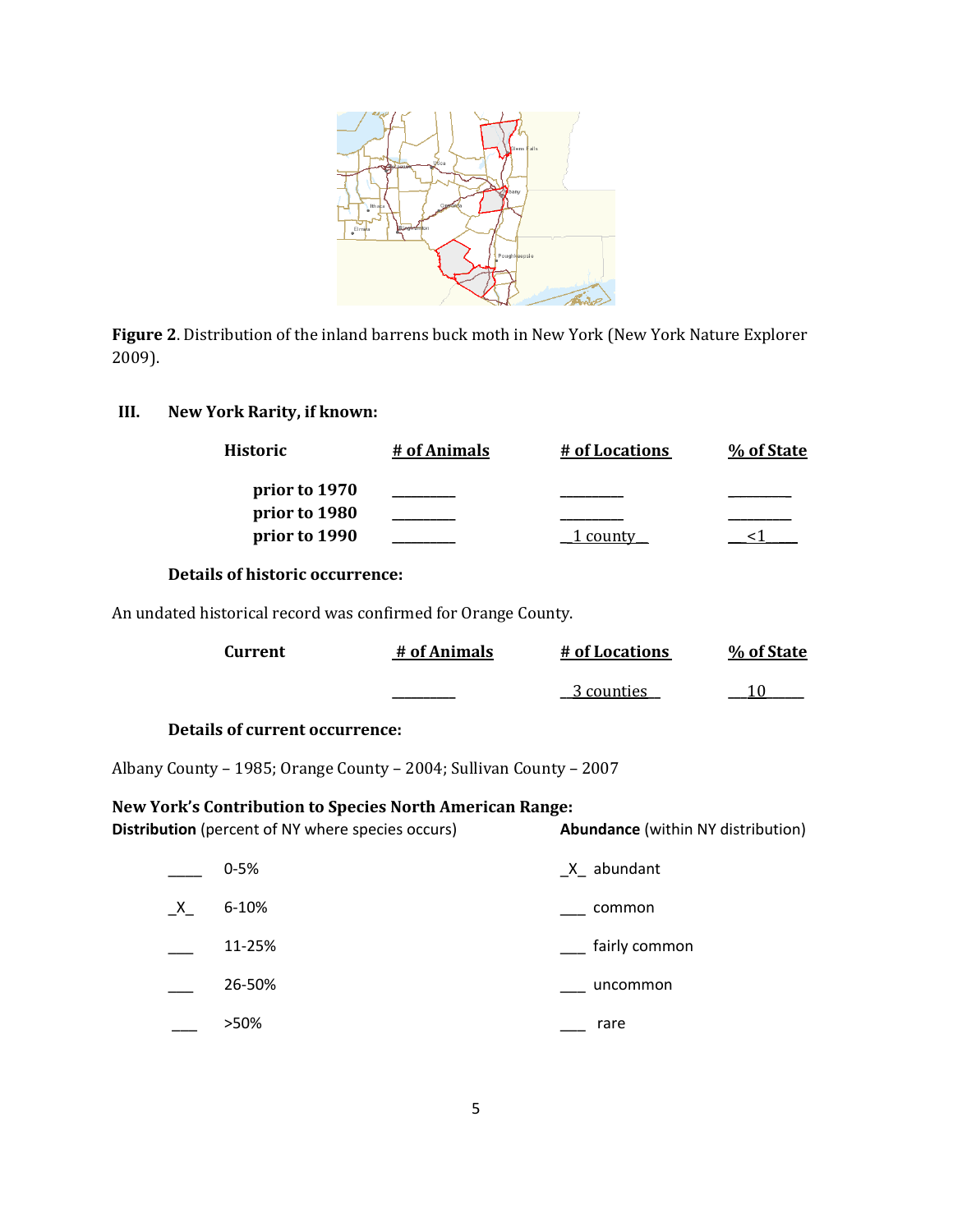# **NY's Contribution to North American range**

 $X$  0-5%

 $\frac{6-10\%}{10}$ 

 $\frac{11-25\%}{2}$ 

\_\_\_\_ 26-50%

\_\_\_\_ >50%

# **Classification of New York Range**

**\_\_\_\_\_ Core**

**\_\_X\_\_\_ Peripheral**

**\_\_\_\_\_ Disjunct**

**Distance to core population:**

**\_\_\_\_\_\_\_\_\_\_\_\_\_**

6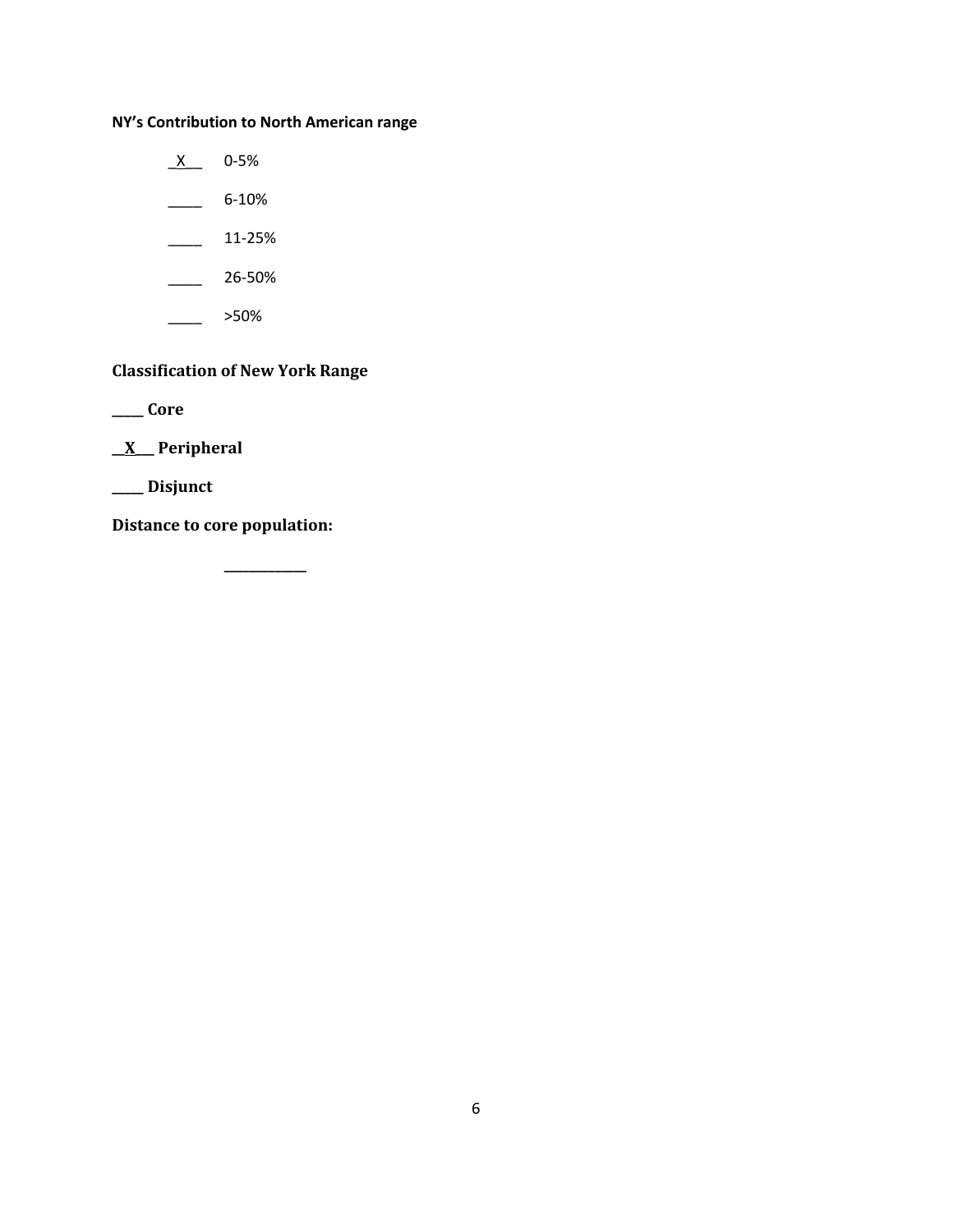## **IV. Primary Habitat or Community Type:**

- **1.** Oak-pine forest
- **2.** Pine barrens

**Habitat or Community Type Trend in New York:**

| $X$ Declining              | Stable | Increasing | Unknown                        |
|----------------------------|--------|------------|--------------------------------|
|                            |        |            |                                |
| <b>Habitat Specialist?</b> |        | X Yes      | No                             |
| <b>Indicator Species?</b>  |        | <b>Yes</b> | N <sub>0</sub><br>$\mathbf{X}$ |

### **Habitat Discussion:**

The Albany Pine Bush and Glens Falls populations are on remnants of once extensive sand plain pine barrens which is typical for the species at this latitude. Such populations occur in scrub oak areas with almost no tree cover or a sparse pitch pine canopy. Recent photographs of larva from the Shawangunk Ridge in southeastern New York indicates that some scrub oak habitats in this region support populations as they do in adjacent northern New Jersey. The northern New Jersey population is found in scrub oak areas, but in general, the habitats for these ridge top occurrences are not well understood and it possible they could occur in other dry scrubby situations (New York Natural Heritage Program 2011).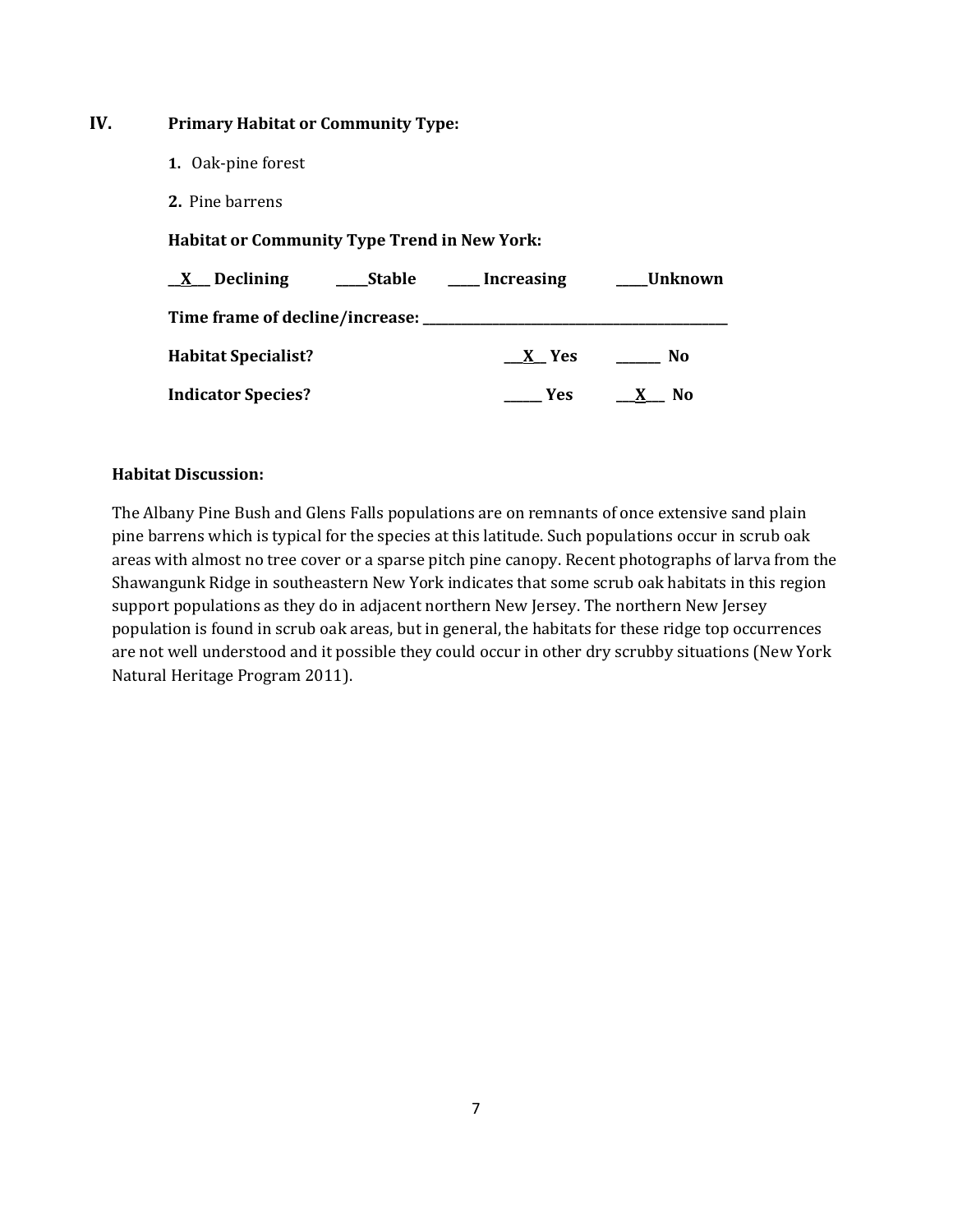- **V. New York Species Demographics and Life History**
	- **\_\_\_X\_\_\_ Breeder in New York**
		- **\_\_X\_\_\_ Summer Resident**
		- **\_\_X\_\_\_ Winter Resident**
		- **\_\_\_\_\_ Anadromous**

**\_\_\_\_\_ Non-breeder in New York**

- **\_\_\_\_\_ Summer Resident**
- **\_\_\_\_\_ Winter Resident**
- **\_\_\_\_\_ Catadromous**
- **\_\_\_\_\_ Migratory only**
- **\_\_\_\_\_Unknown**

#### **Species Demographics and Life History Discussion:**

A single generation of buck moths occurs each year. The adult buck moths have a flight period that occurs between October and November. The adults are active during the day and are very quick fliers, and can be found flying most commonly between noon and 14:00 in oak forests during sunny weather (Covell 1984). After mating, the female oviposits in a ring around a branch of the host plant. The eggs overwinter on the host plant. The larvae hatch in the spring when new plant growth appears (Ferguson 1971). Like other members of their subfamily, buck moth larvae are gregarious for their first three larval instars (Wagner 2005). After the third instar, the larvae separate from each other and wander onto other plants where they feed until ready to pupate. The caterpillars pupate in debris that is either near or on the ground, and if they spin a cocoon, it is not very large (Ferguson 1971). Buck moths may not emerge from their pupae for up to two years. The larvae of the buck moth feed on oaks, *Quercus* spp., and when it is present they preferentially feed on the scrub oak, *Quercus ilicifolia* (Covell 1984, Wagner 2005). Smith (1974) successfully reared the larvae on willow, *Salix* spp. The adults do not feed.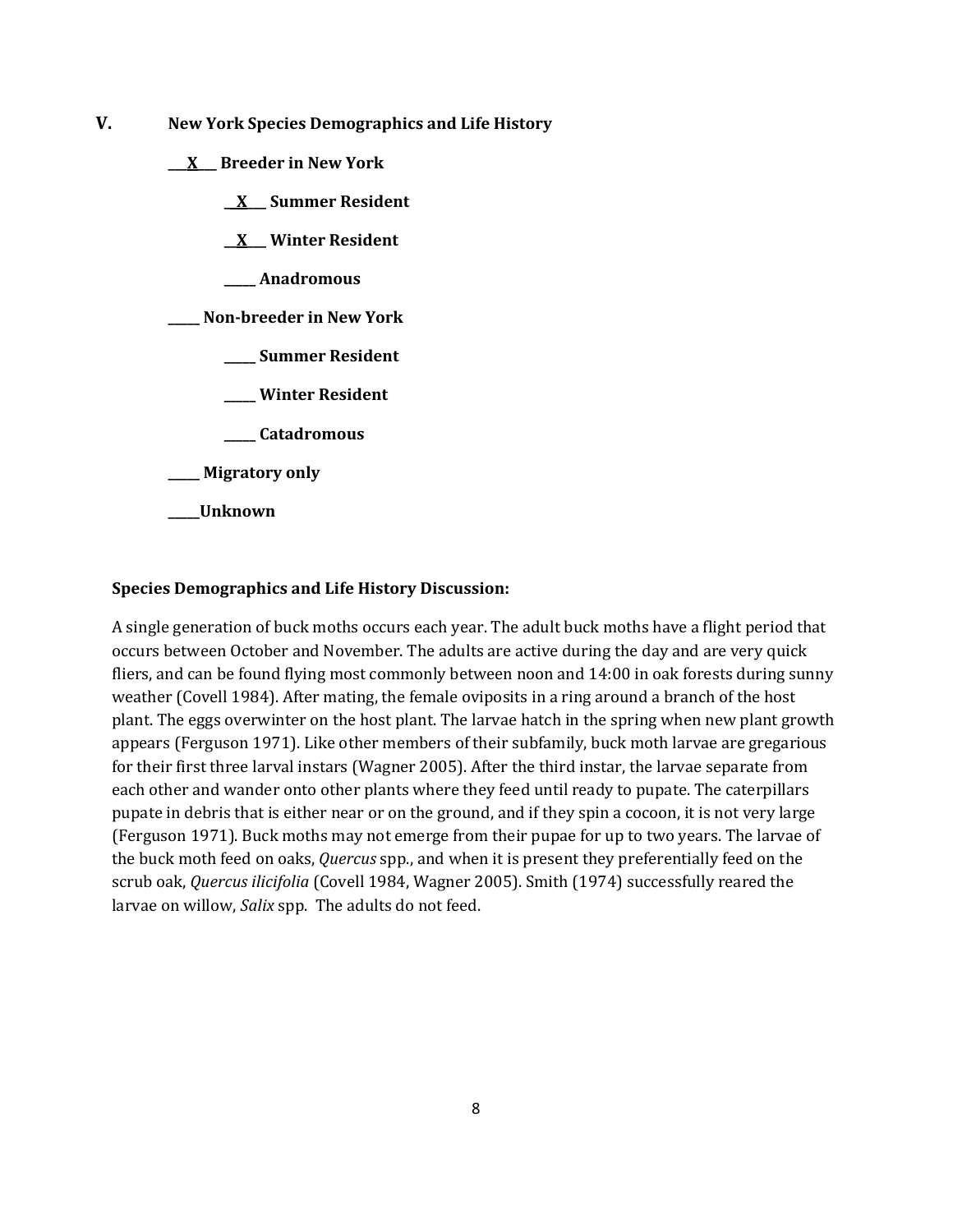## **VI. Threats:**

Major threats include habitat loss and fragmentation. Other possible threats include exotic parasitoids, habitat management issues, and gypsy moth (*Lymantria dispar*) caterpillar spraying. Larvae of this subspecies are documented to be highly sensitive to Bt (*Bacillus thuringiensis* - a bacterial biological control used on gypsy moth caterpillars) (Peacock et al. 1998). The larvae appear to be able to survive even severe defoliation, however. Based on observations by Dale Schweitzer in New Jersey, late instars are very tolerant of starvation and can usually find an alternate food plant while the oaks re-foliate and manage to survive but subsequently pupate later than normal. In such situations they will eat black huckleberry and dangleberry, which even gypsy moth larvae accept sparingly (New York Natural Heritage Program 2011).

The inland barrens buck moth was classified as "moderately vulnerable" to predicted climate change in an assessment of vulnerability conducted by the New York Natural Heritage Program. Its abundance and/or range extent within geographical area assessed likely to decrease by 2050 (Schlesinger et al. 2011).

# **Are there regulatory mechanisms that protect the species or its habitat in New York?**

**\_\_X\_\_\_ No \_\_\_\_\_ Unknown \_\_\_\_\_\_ Yes** 

# **Describe knowledge of management/conservation actions that are needed for recovery/conservation, or to eliminate, minimize, or compensate for the identified threats:**

At the Albany Pine Bush, increased prescribed burning should benefit this buckmoth. Information on the exact habitat requirement of southeastern New York populations is needed (New York Natural Heritage Program 2011).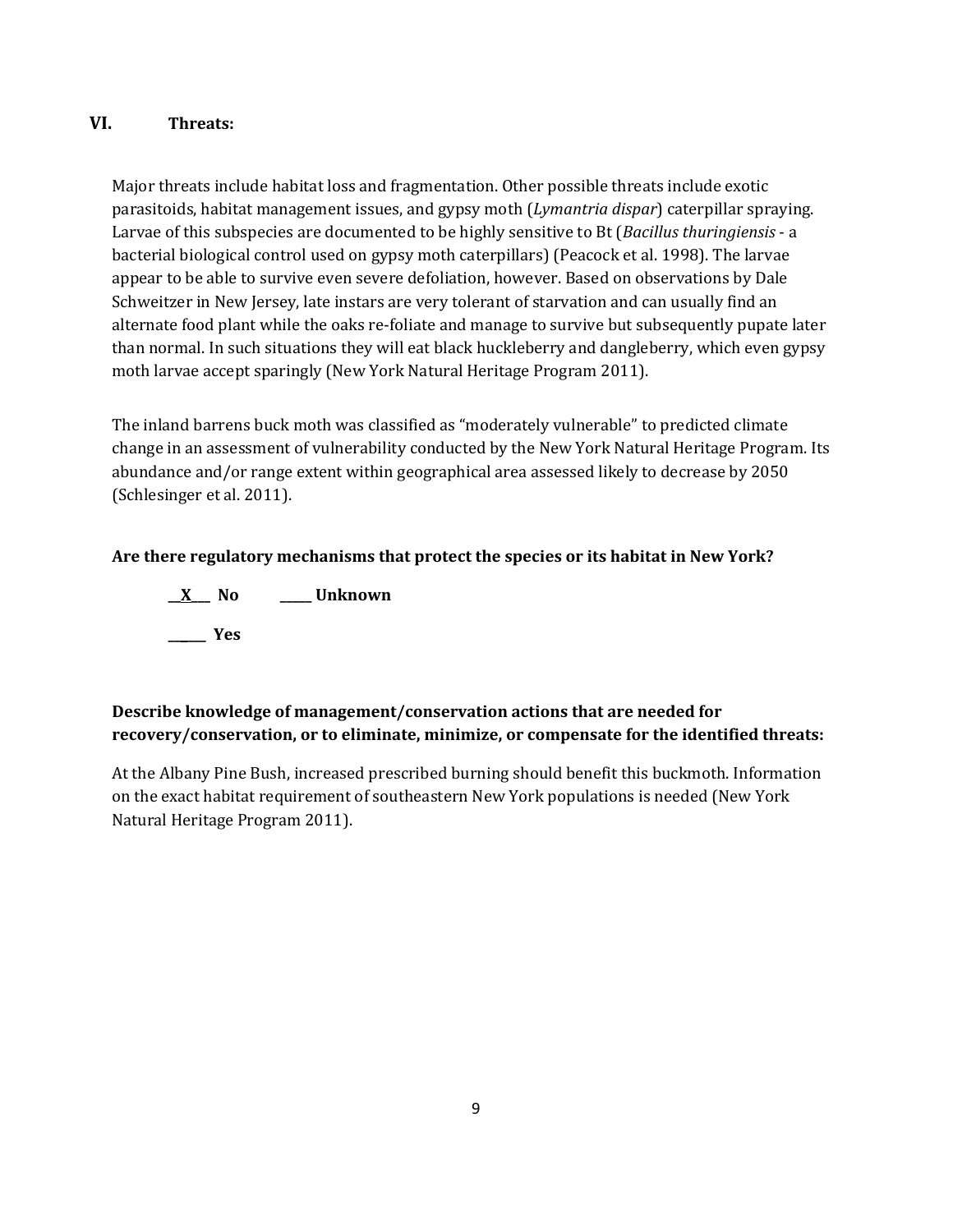| <b>Conservation Actions</b>    |                                                |  |
|--------------------------------|------------------------------------------------|--|
| <b>Action Category</b>         | <b>Action</b>                                  |  |
| Land/Water Protection          | Site/Area Protection                           |  |
| Land/Water Protection          | Resource/Habitat Protection                    |  |
| Land/Water Management          | Site/Area Management                           |  |
| Land/Water Management          | Invasive/Problematic Species Control           |  |
| Land/Water Management          | <b>Habitat and Natural Process Restoration</b> |  |
| <b>Education and Awareness</b> | Training                                       |  |
| <b>Education and Awareness</b> | Awareness & Communications                     |  |
| Law and Policy                 | Policies and Regulations                       |  |

Conservation actions following IUCN taxonomy are categorized in the table below.

The Comprehensive Wildlife Conservation Strategy (NYSDEC 2005) includes recommendations for the following actions for the barrens buck moth.

### **Curriculum development:**

Develop and disseminate curricula to educate the public about management of "fire" communities" and the protection and conservation needs of barrens buckmoth and other pine-barrens species.

### **Easement acquisition:**

Where appropriate, state or local municipalities or NGOs acquire easements to protect and manage buckmoth habitat.

#### **Fact sheet:**

Update the barrens buckmoth fact sheet on paper and on webpage.

#### **Habitat management:**

Manage habitat via burning, cutting, mowing or other methods to stimulate scrub oak production in appropriate areas.

#### **Habitat monitoring:**

- \_\_\_\_ Develop standardized protocols for measuring and evaluating the quality of barrens buckmoth habitat.
	- Monitor habitat to determine suitability for buckmoth.

#### **Habitat research:**

Conduct research to determine optimal habitat parameters for buckmoth.

# **Other action:**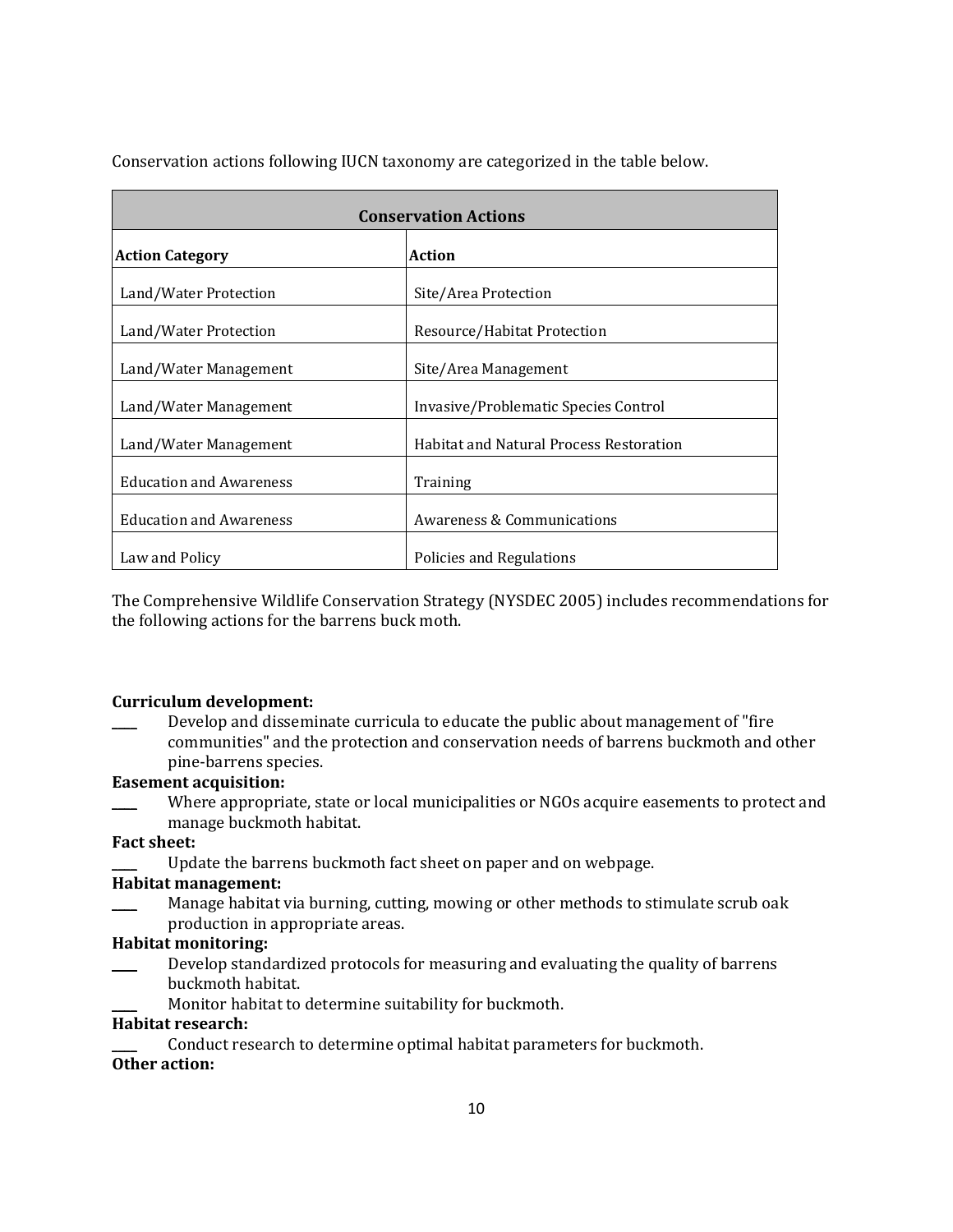- Evaluate threats to barrens buckmoth and rank according to severity at all sites in New York.
- Work with researchers to determine if the Long Island populations are different from inland populations. If so, develop appropriate management and protection strategies to ensure long-term viability of both groups.
- Work with researchers and experts on barrens buckmoth to define parameters of "viable" barrens buckmoth populations.
- Develop an outreach program to encourage local municipalities to include conservation of buckmoth habitat during local planning and project review

#### **Population monitoring:**

- Develop standardized survey protocol for barrens buckmoth.
- Survey populations to understand population status, trends and distribution.

#### **Private fee acquisition:**

Encourage private NGOs to acquire land to protect and manage buckmoth habitat.

#### **State fee acquisition:**

State acquire land to protect and manage buckmoth habitat.

### **State land unit management plan:**

Incorporate buck moth management into appropriate state land area management plans.

#### **VII. References**

- Butterflies and Moths of North America. 2012. <http://www.butterfliesandmoths.org/>. Accessed 6 December 2012.
- Covell, C.V. 1984. A Field Guide to Moths of Eastern North America. Special Publication Number 12. Virginia Museum of Natural History. Martinsville, Virginia, USA.
- Entomology Department of Florida. 2012. Featured Creatures. < http://entnemdept.ufl.edu>. Accessed 6 December 2012.
- Ferguson, D.C. 1972. *In* Dominick RB, Edwards CR, Ferguson DC, Franclemont JG, Hodges RW, Munroe EG. The Moths of America North of Mexico, fasc. 20.2A, Bombycoidea Saturniidae (in part). EW Classey, LTD. Middlesex, England.
- New York State Department of Environmental Conservation. 2009. New York Nature Explorer. <http://www.dec.ny.gov/natureexplorer/app/> Accessed 6 December 2012.
- New York Natural Heritage Program. 2011. Online Conservation Guide for *Hemileuca maia maia*. <http://www.acris.nynhp.org/guide.php?id=7966>. Accessed 6 December 2012.
- Schlesinger, M.D., J.D. Corser, K.A. Perkins, and E.L. White. 2011. Vulnerability of at-risk species to climate change in New York. New York Natural Heritage Program, Albany, NY.
- Smith, M.J. 1974. Life history notes on some *Hemileuca* species (Saturniidae). Journal of the Lepidopterists' Society 28: 142-145.